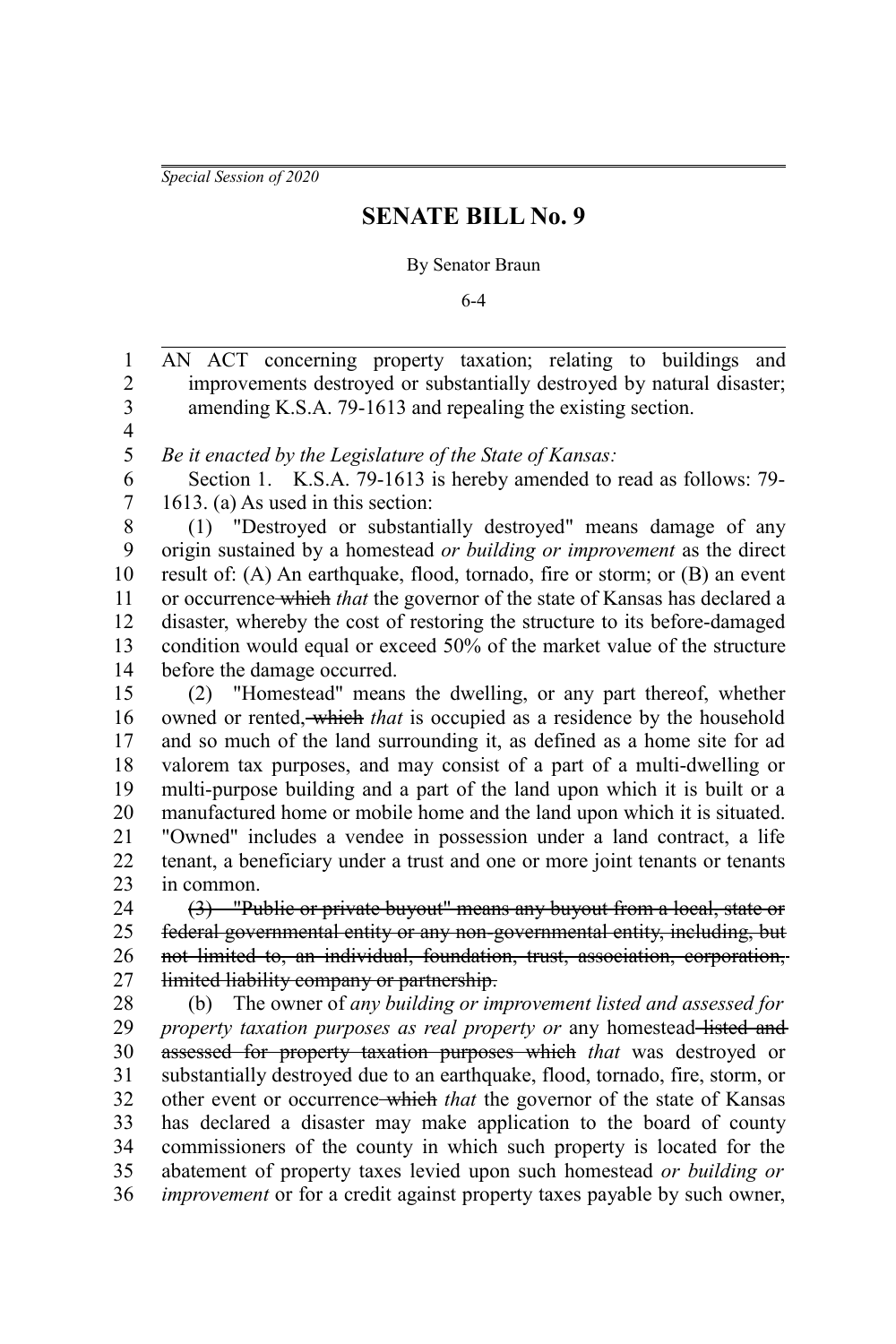as permitted by this section. 1

(1) If such homestead *or building or improvement* has been so destroyed or substantially destroyed after January 1 of a particular year but prior to August 15 of such year, the owner of such homestead *or building or improvement* may make application to such board of county commissioners for the abatement of property taxes levied upon such homestead *or building or improvement*, or if such property taxes have been paid or partially paid, may make application for the granting of a credit against property taxes payable by such owner during any or all of the next succeeding three taxable years. 2 3 4 5 6 7 8 9 10

(2) If such homestead *or building or improvement* has been so destroyed or substantially destroyed on or after August 15 of a particular year but prior to January 1 of the next succeeding year, the owner of such homestead *or building or improvement* may make application to such board of county commissioners for the granting of a credit against property taxes payable by such owner during any or all of the next succeeding three taxable years. 11 12 13 14 15 16 17

(c) An application for relief as permitted by subsection (b) may be made for abatement of property taxes assessed but not yet paid, or for a grant of a credit for assessed property taxes paid or for both, as the case may be, and may be made on or before December 20 of the year next succeeding the year for which such taxes have been assessed. 18 19 20 21 22

(d) Upon receipt of any such application, subject to budgetary restraints of the county or taxing subdivision arising from the event or occurrence declared a disaster by the governor, the board of county commissioners shall inquire into and make findings regarding, among other things, whether the property is a homestead, as defined in subsection (a), *whether the property is a building or improvement,* whether the homestead *or the building or improvement* was destroyed or substantially destroyed, as defined in subsection (a) and the assessed valuation thereof. If it is determined that an owner of such homestead *or building or improvement* is entitled to an abatement of all or any portion of the property taxes levied against such homestead *or building or improvement* or is entitled to a credit against property taxes payable by such owner in any or all of the next succeeding three years, the board may issue an order so providing. 23 24 25 26 27 28 29 30 31 32 33 34 35 36

(e) The county clerk and county treasurer shall in each case of abatement or credit correct their records in accordance therewith and the county clerk shall notify the governing body of any taxing district affected thereby. 37 38 39 40

(f) The provisions of this section shall be applicable to all taxable years commencing after December 31, 2014 2015, and all taxable years thereafter. 41 42 43